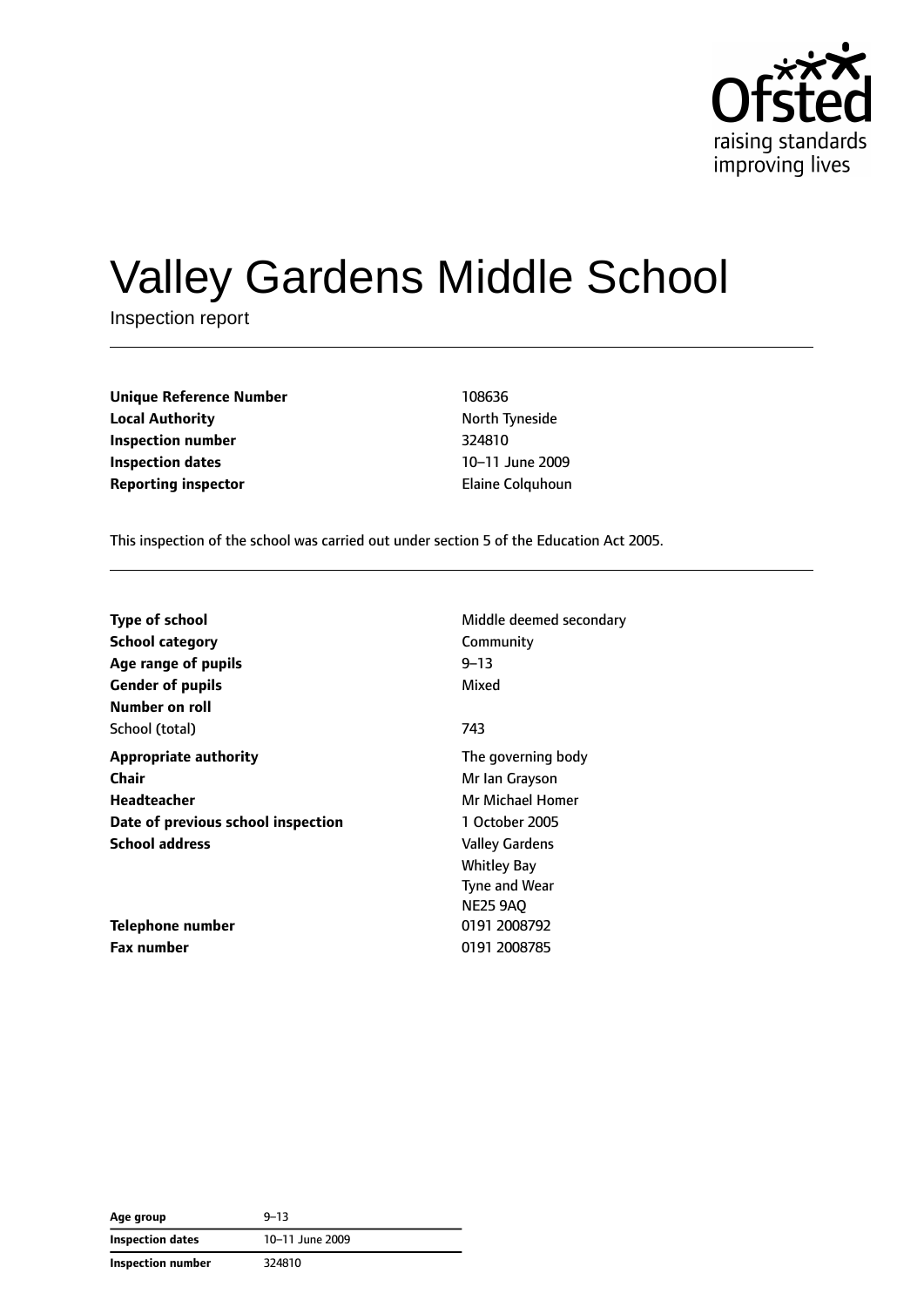.

<sup>©</sup> Crown copyright 2009

Website: www.ofsted.gov.uk

This document may be reproduced in whole or in part for non-commercial educational purposes, provided that the information quoted is reproduced without adaptation and the source and date of publication are stated.

Further copies of this report are obtainable from the school. Under the Education Act 2005, the school must provide a copy of this report free of charge to certain categories of people. A charge not exceeding the full cost of reproduction may be made for any other copies supplied.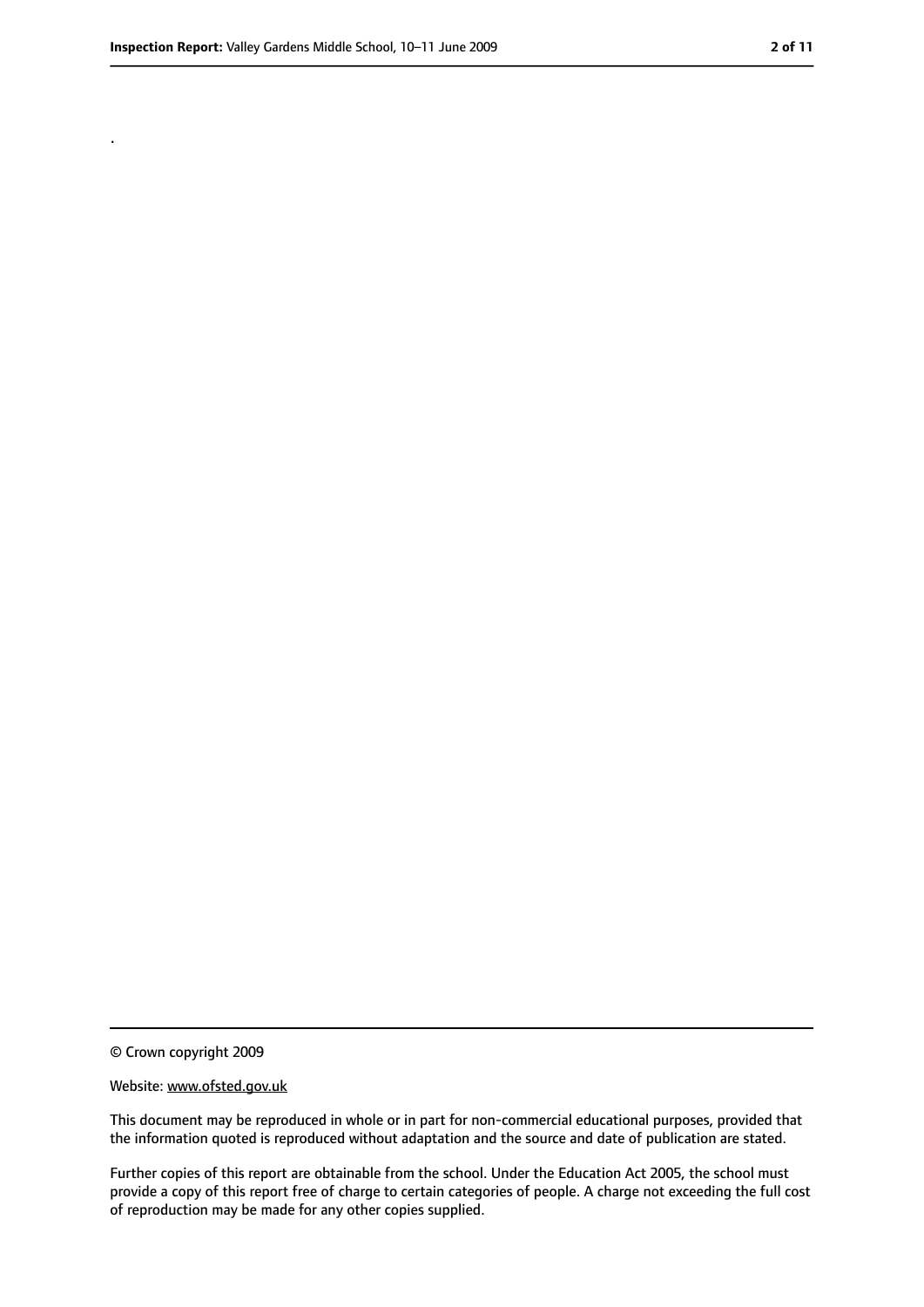# **Introduction**

This inspection was carried out by four additional inspectors.

#### **Description of the school**

Valley Gardens is a larger than average school which is oversubscribed. The school caters for pupils from Year 5 to Year 8. This means pupils join the school half way through Key Stage 2 and leave after their first two years in Key Stage 3. Most pupils attending the school come from the local community and live in areas of social advantage. Almost all of the pupils are White British and there are very few from different ethnic backgrounds. The proportions entitled to free school meals or who have learning difficulties and/or disabilities are low compared with the national average. The school has gained numerous awards including Artsmark Gold, International Schools Award, Sportsmark and Healthy Schools Award.

#### **Key for inspection grades**

| Grade 1 | Outstanding  |
|---------|--------------|
| Grade 2 | Good         |
| Grade 3 | Satisfactory |
| Grade 4 | Inadequate   |
|         |              |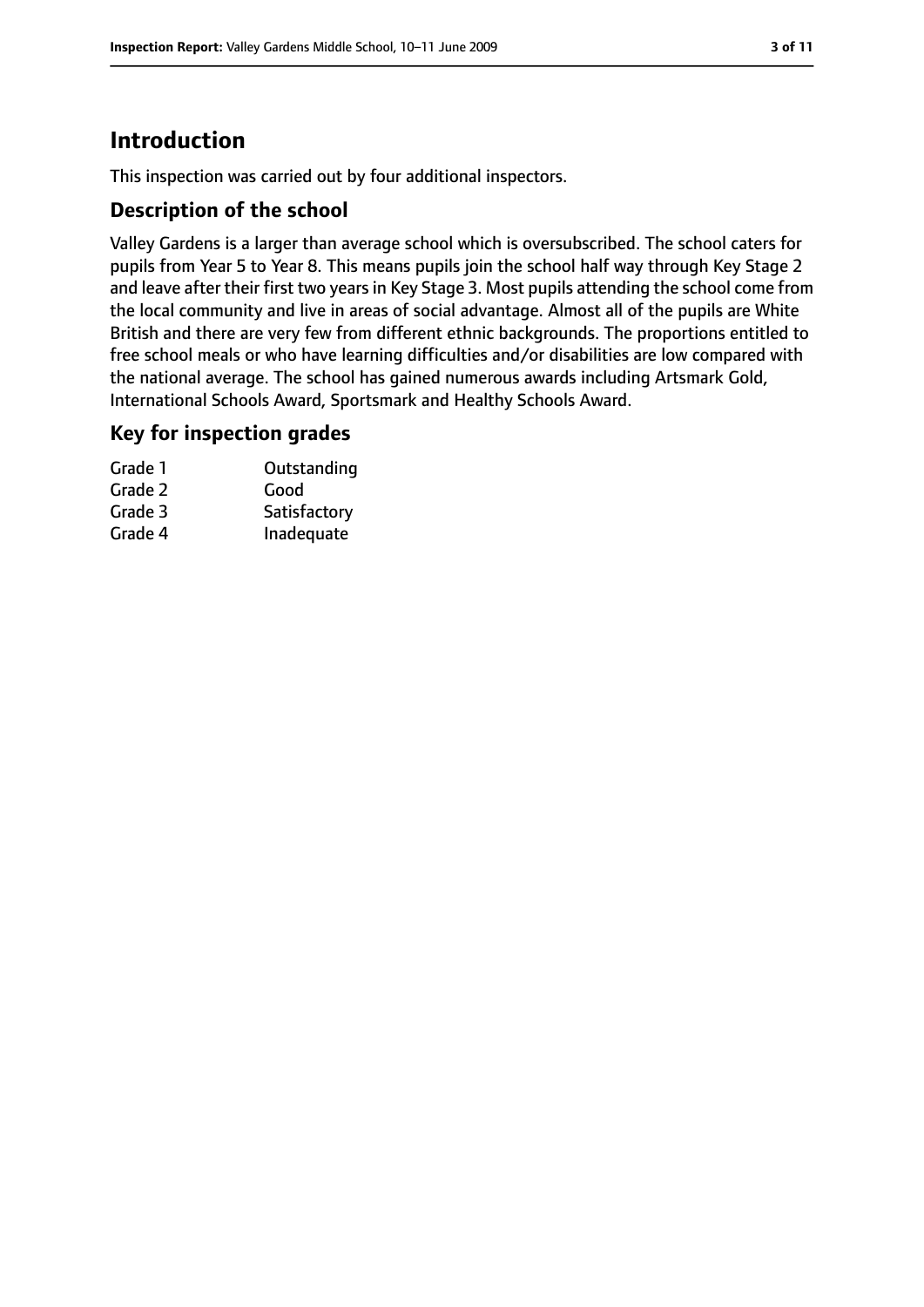# **Overall effectiveness of the school**

#### **Grade: 2**

Valley Gardens Middle is a good school with some outstanding features, in particular the personal development of the pupils and the curriculum. Strong leadership by the headteacher resolutely steers the school to success. There is a commitment to raising standards and improving outcomes and opportunities for pupils.

Standards are above average and pupils achieve well from their starting points in Year 5. However, in mathematics, a small minority of pupils in Years 5 and 6 make slower progress than that normally expected. The school recognises this and has begun to implement strategies for improvement, although these are at an early stage.

The personal development of pupils is outstanding. Pupils are confident, courteous and their behaviour in lessons and around the school is excellent. Learners enjoy school and their attendance is above average.

Pupils achieve well because of good teaching and effective guidance. Assessment of pupils' progress is rigorous and teachers use the data produced well, when planning work for their classes. Teachers have good subject knowledge and ensure a swift pace to lessons. The marking of pupils' work is effective in guiding pupils on how they can improve. However, some opportunities are missed in lessons in the development of pupils' independent learning skills.

The curriculum is outstanding due to the excellent provision for pupils' personal development and the very good opportunities for able pupils to make faster progress in mathematics. Pupils benefit greatly from the excellent programme of additional activities, including sport, music and residential visits.

The care, guidance and support for the individual needs of pupils is good and potential barriers to pupils' learning are tackled successfully. Monitoring of pupils' progress leads to targeted intervention. This is provided by placing pupils in 'sets' for lessons in some subjects, according to their ability and by individual mentoring for those pupils experiencing personal difficulties. These strategies have a positive impact on improving rates of progress. Pupils with learning difficulties and/or disabilities make good progress.

Leadership and management are good. The promotion of community cohesion is good. There are very good links with a number of other schools and activities involving the local and wider community and pupils enjoy a number of residential visits during their time at school including visits abroad. There has been continued improvement since the previous inspection. The school identifies its strengths and weaknesses accurately and has good capacity to improve further.

#### **What the school should do to improve further**

- Improve teaching and learning to promote more opportunities for the development of pupils' independent learning skills.
- Strengthen intervention in mathematics in Key Stage 2 for those who are slow to make progress.

# **Achievement and standards**

#### **Grade: 2**

Achievement is good and standards are above average. Pupils make good progress overall and achieve well. By the time they leave middle school at the end of Year 8, standards are above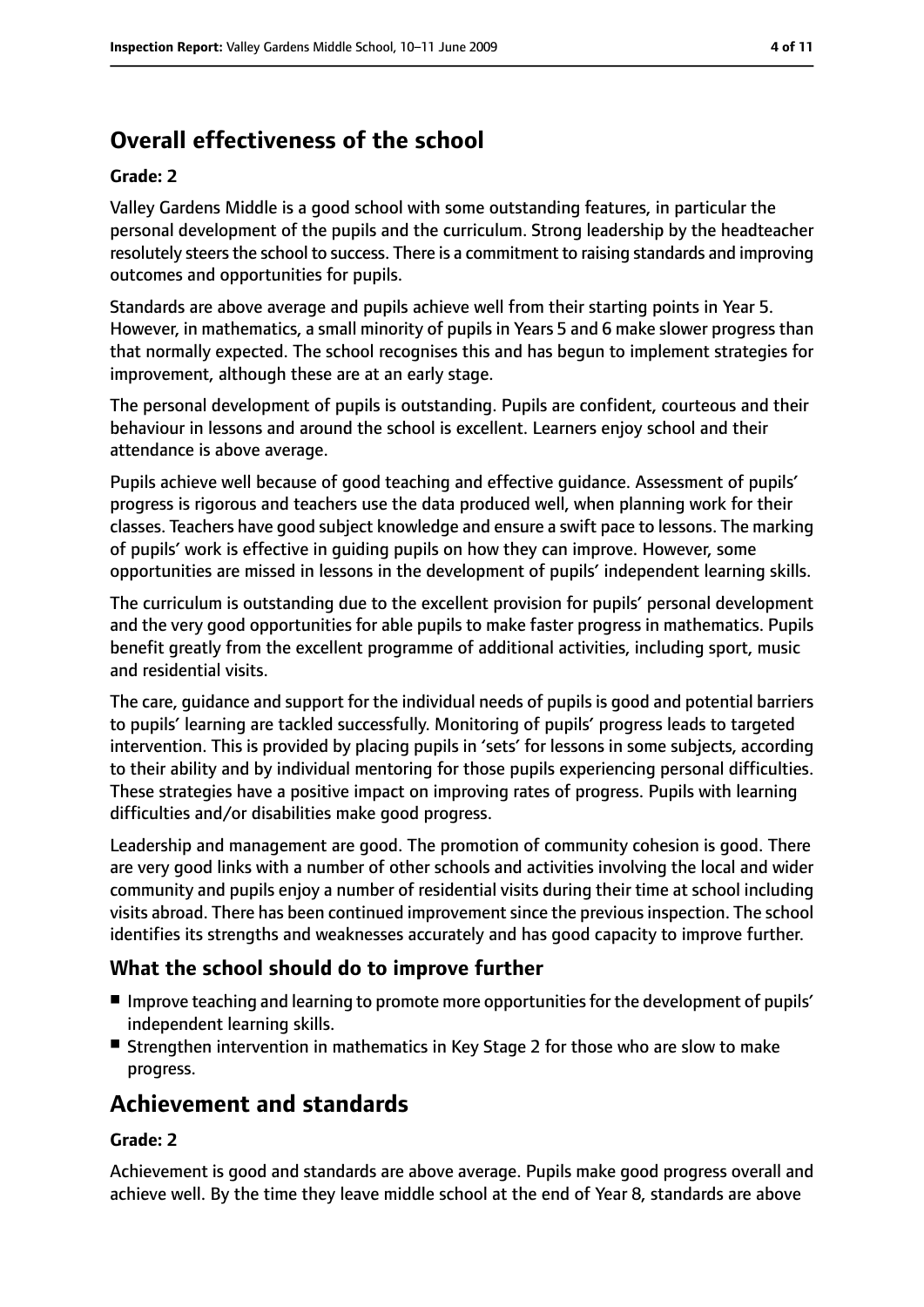average. In English and science pupils do well in both key stages and standards are above average in Year 6 and Year 8. In mathematics pupils' progress is less even.

In mathematics the school's own assessments at the start of Year 5 identify some weaknesses in some pupils' mathematical skills. By the end of Year 6 satisfactory progress is made overall. Pupils make very good progress by the time they leave in Year 8. The school has put effective strategies into place to raise the progress in mathematics. At Key Stage 3 two thirds of each year group are set into groups to accelerate their progress in mathematics. In Year 8 pupils take national tests that are usually taken in Year 9. Many pupils reach exceptionally high standards. For those not on the accelerated programme, effective intervention programmes ensure very effective progress. Pupils with learning difficulties and/or disabilities achieve as well as others.

# **Personal development and well-being**

#### **Grade: 1**

Pupils' personal development, including their spiritual, moral, social and cultural development, is outstanding. Pupils enjoy school. They are very enthusiastic learners and enjoy lessons, particularly where they take an active part or are learning independently. A high proportion of pupils take part in the excellent range of extra-curricular activities. The above average attendance is a reflection of pupils' positive commitment to school activities and learning.

Pupils have a very clear understanding of right and wrong. They enjoy moral debate and their writing on moral issues, such as whether to 'tell' on a friend, reflects considerable depth of thought. Behaviour is outstanding. Pupils act maturely in and around the school. Pupils very much appreciate the positive relationships they have with staff and each other and are sensitive towards each other's needs and feelings.

Pupils demonstrate a very strong commitment to staying healthy. High numbers participate in sporting activities and many bike or walk to school. Pupils appreciate the good range of healthy foods at lunchtime and know how to eat sensibly. Pupils feel very safe in school. They are very well briefed on how stay safe, for instance when using information and communication technology (ICT). Bullying is extremely rare and pupils know who to go to if there is a problem. Pupils make an outstanding contribution to their own school community and the wider community. The very active school council communicates well with pupils, staff and governors. They have contributed to staff appointments and have successfully negotiated the supply of new bike sheds. Pupils take their leadership roles within the school very seriously. For example, Year 8 pupils competently lead Year 6 classes through energetic weekly programmes of exercise. Pupils are highly committed to charitable fundraising. They often take the initiative in organising fundraising events for causes and projects in Britain, Europe and Africa. Pupils have an excellent awareness of a wide range of cultures. The Comenius project has brought pupils into close contact with people from a diverse range of nations. Pupils gain a good understanding of a range of faith groups in this country. Pupils make excellent progress in developing leadership and enterprise skills. These, alongside well developed basic skills in literacy, numeracy and ICT prepare them well for their future lives.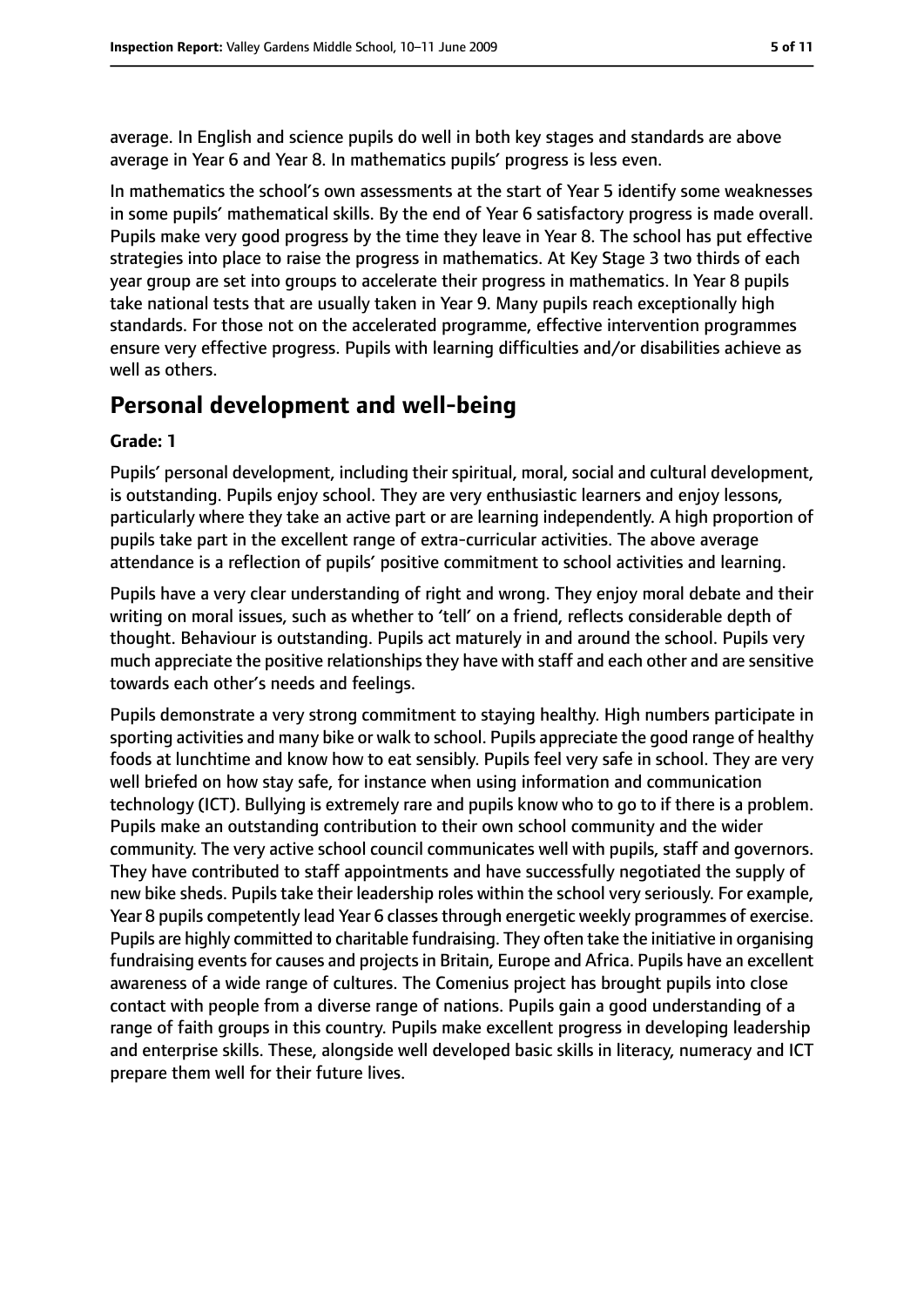# **Quality of provision**

### **Teaching and learning**

#### **Grade: 2**

Teaching and learning are good. Typically, very good relationships and behaviour create a positive learning environment where a good pace and pupil enjoyment are evident. Good levels of challenge and high expectations ensure good progress in lessons. Clear lesson objectives are shared with pupils. Pupils understand them and they support the clear focus for teaching and learning in lessons. Pupils have positive attitudes towards their learning.

Effective questioning encourages pupils to develop their understanding, to reflect and draw on their prior learning, and share this with others. ICT is used effectively to enhance pupils' learning. For example, pupils prepared news articles and presented their views very competently on local television and radio stations. Support staff provide effective support because they are well briefed by the teacher and understand the objectives of the lesson.

In the best lessons, assessment is shared well with pupils. They are encouraged to set their own targets and assess their progress towards achieving them. The informative marking system enhances pupils' understanding of their strengths and identifies clear developmental points. In these lessons a good range of learning activities tailored to individuals' interests and needs enables pupils to follow a more personalised learning route and enhances pupils' learning and their independence skills. However, in some lessons activities are not always as closely tailored asthey might be to pupils' different learning needs. Some staff do not capitalise fully on pupils' positive attitudes and maturity to develop the skills of independent learning.

#### **Curriculum and other activities**

#### **Grade: 1**

The curriculum is outstanding. The blend of subject specialist teaching with effective primary school practice provides a wide variety of curriculum activities which engages pupils very well and provides a stimulating learning environment. The accelerated mathematics programme for most Key Stage 3 pupils and the effective support for others are resoundingly successful and promote good progress. Citizenship and personal and social education underpin pupils' excellent personal development. Pupils are full of praise for the enjoyable and often exciting opportunities in lessons, through enrichment activities and in extra-curricular clubs and sports. Those with particular gifts and talents speak with glee of the fun they have in school productions and in athletic activities. The vibrant curriculum is sustained by the way teaching and support staff readily seize opportunities to make learning direct and active. Pupils are involved in visits away from school (including abroad), by welcoming visitors and through charitable and community action. There is good development of links between subjects. With the vigorous commitment of staff, the school provides a wealth of out-of-hours experiences that are very well subscribed and much enjoyed. For example, many pupils participate in a wide range of the sporting activities and many older boys love the possibilities offered by the art club. Meanwhile, newspaper cuttings and photographs attest to a plethora of wide ranging and stimulating events and successes in recent years.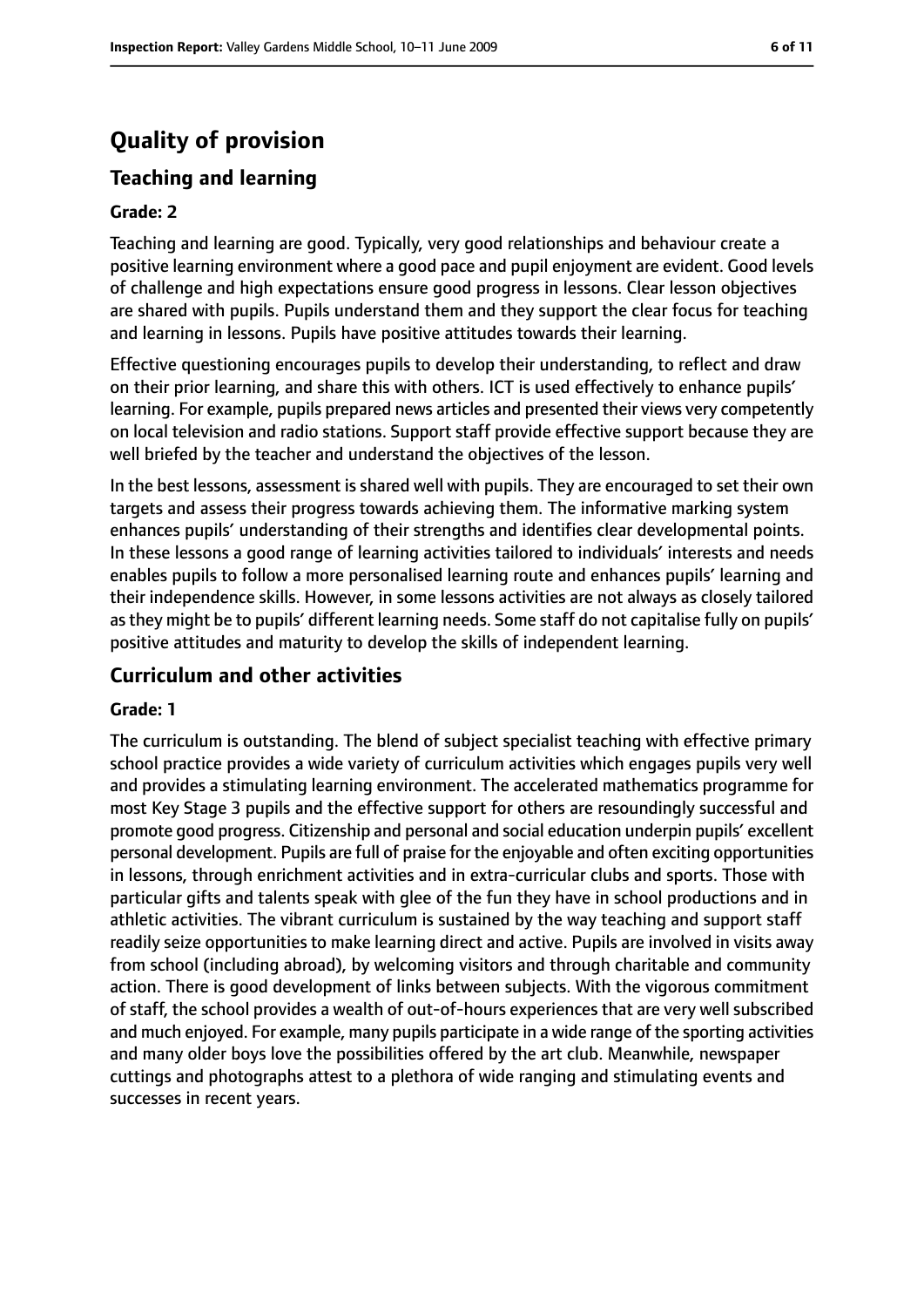#### **Care, guidance and support**

#### **Grade: 2**

Care, guidance and support are good. A strong commitment to inclusion is evident and all pupils are involved in the life of the school. A variety of additional support provides well for those pupils who have learning difficulties and/or disabilities. Good systems are in place to ensure pupils' welfare, health and safety. Safeguarding, child protection arrangements and risk assessments are robust and fully meet requirements.

The school has effective transition arrangements and Year 8 pupils feel well prepared for their move to high school. The school council provides opportunities for pupils to have a voice and influence aspects of particular concern. For example, they worked in partnership with catering staff and were influential in developing healthier school lunches. The breakfast club for pupils from Years 5 and 6 provides a good range of activities and a healthy breakfast. The systems for tracking pupils' progress are good and they are used to good effect in all subjects. Pupils are aware of and understand their current levels and targets. In some subjects, for example science and design technology, pupils are encouraged to assess and set targets for their own work. Consequently, pupils feel they are well informed, not only about how well they are doing but also about how to make progress.

# **Leadership and management**

#### **Grade: 2**

Leadership and management are good. Leadership at all levels has ensured that the school has made good improvement since the last inspection. The headteacher's leadership is robust and determined. Together with the senior leaders he has a clear vision for the school which is communicated very effectively to all staff. Good leadership has improved teaching and learning and the curriculum. Standards are rising and achievement is now good. This has impacted on the excellent personal development of the pupils. The school's relentless focus on raising standards and achievement has been wellsupported by staff at all levels and standards continue to rise. Pupils feel very well cared for and secure within a harmonious school community. Community cohesion is good and is actively and effectively promoted both within school and the wider community. Governors ensure that statutory requirements are met and provide good support and challenge to the school, ensuring that there is a constant drive to improve standards. There has been continued improvement since the previous inspection. The school identifies its strengths and weaknesses accurately and has good capacity to improve further.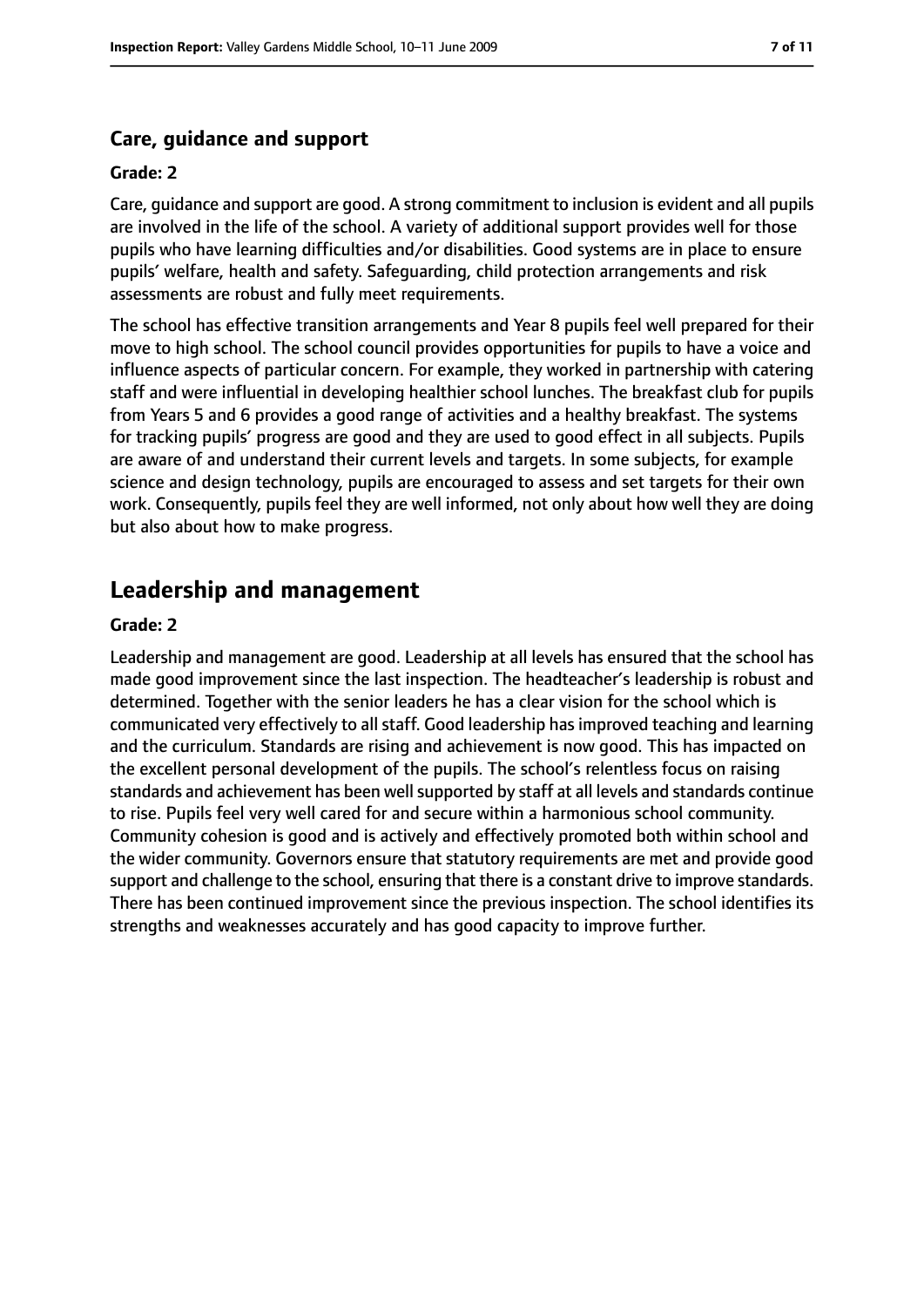**Any complaints about the inspection or the report should be made following the procedures set out in the guidance 'Complaints about school inspection', which is available from Ofsted's website: www.ofsted.gov.uk.**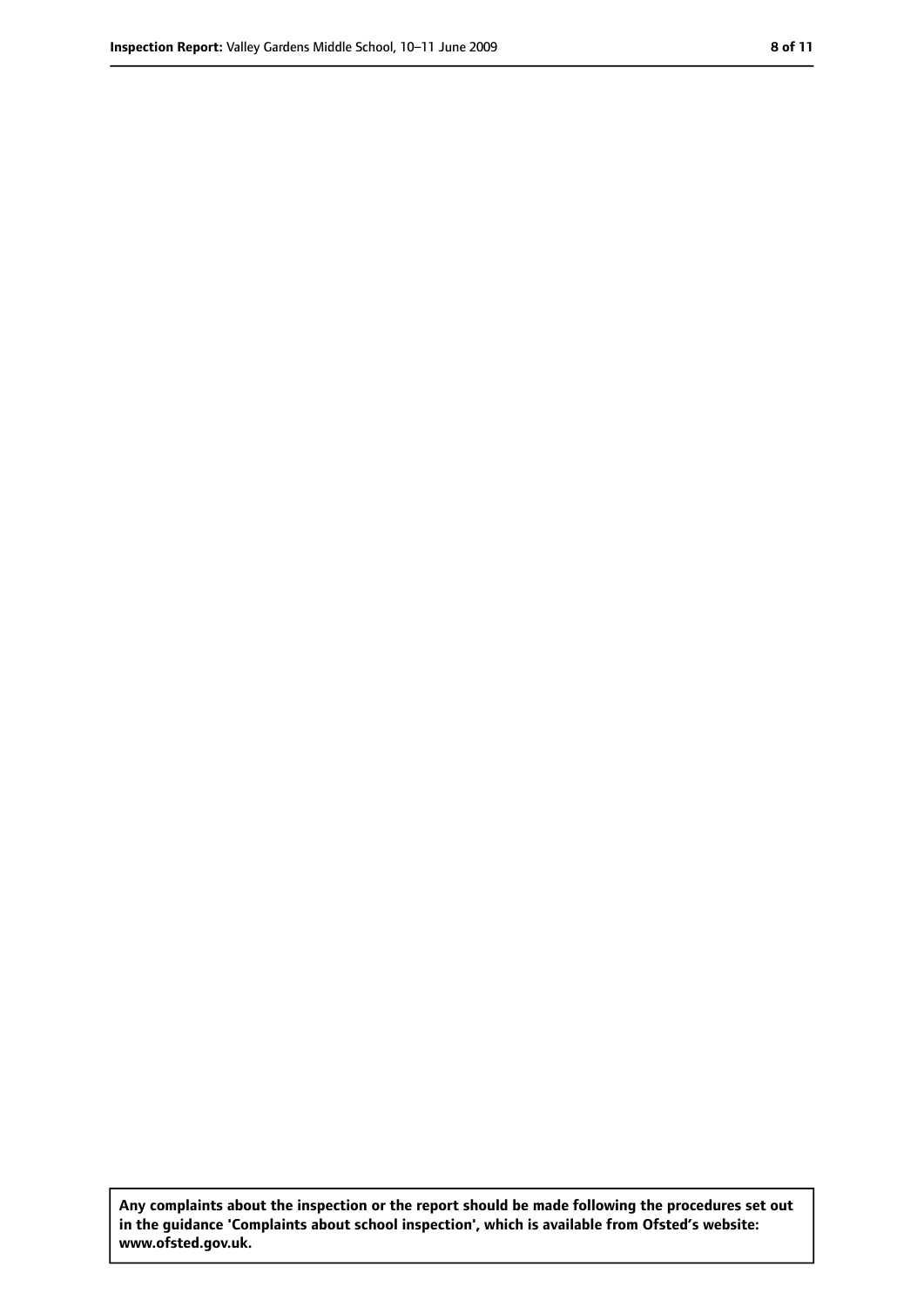# **Inspection judgements**

| Key to judgements: grade 1 is outstanding, grade 2 good, grade 3 satisfactory, and | School  |
|------------------------------------------------------------------------------------|---------|
| arade 4 inadequate                                                                 | Overall |

#### **Overall effectiveness**

| How effective, efficient and inclusive is the provision of<br>education, integrated care and any extended services in meeting the<br>needs of learners? |     |
|---------------------------------------------------------------------------------------------------------------------------------------------------------|-----|
| Effective steps have been taken to promote improvement since the last<br>inspection                                                                     | Yes |
| How well does the school work in partnership with others to promote learners'<br>well being?                                                            |     |
| The capacity to make any necessary improvements                                                                                                         |     |

### **Achievement and standards**

| How well do learners achieve?                                                                                 |  |
|---------------------------------------------------------------------------------------------------------------|--|
| $\vert$ The standards <sup>1</sup> reached by learners                                                        |  |
| How well learners make progress, taking account of any significant variations  <br>between groups of learners |  |
| How well learners with learning difficulties and/or disabilities make progress                                |  |

<sup>&</sup>lt;sup>1</sup>Grade 1 - Exceptionally and consistently high; Grade 2 - Generally above average with none significantly below average; Grade 3 - Broadly average to below average; Grade 4 - Exceptionally low.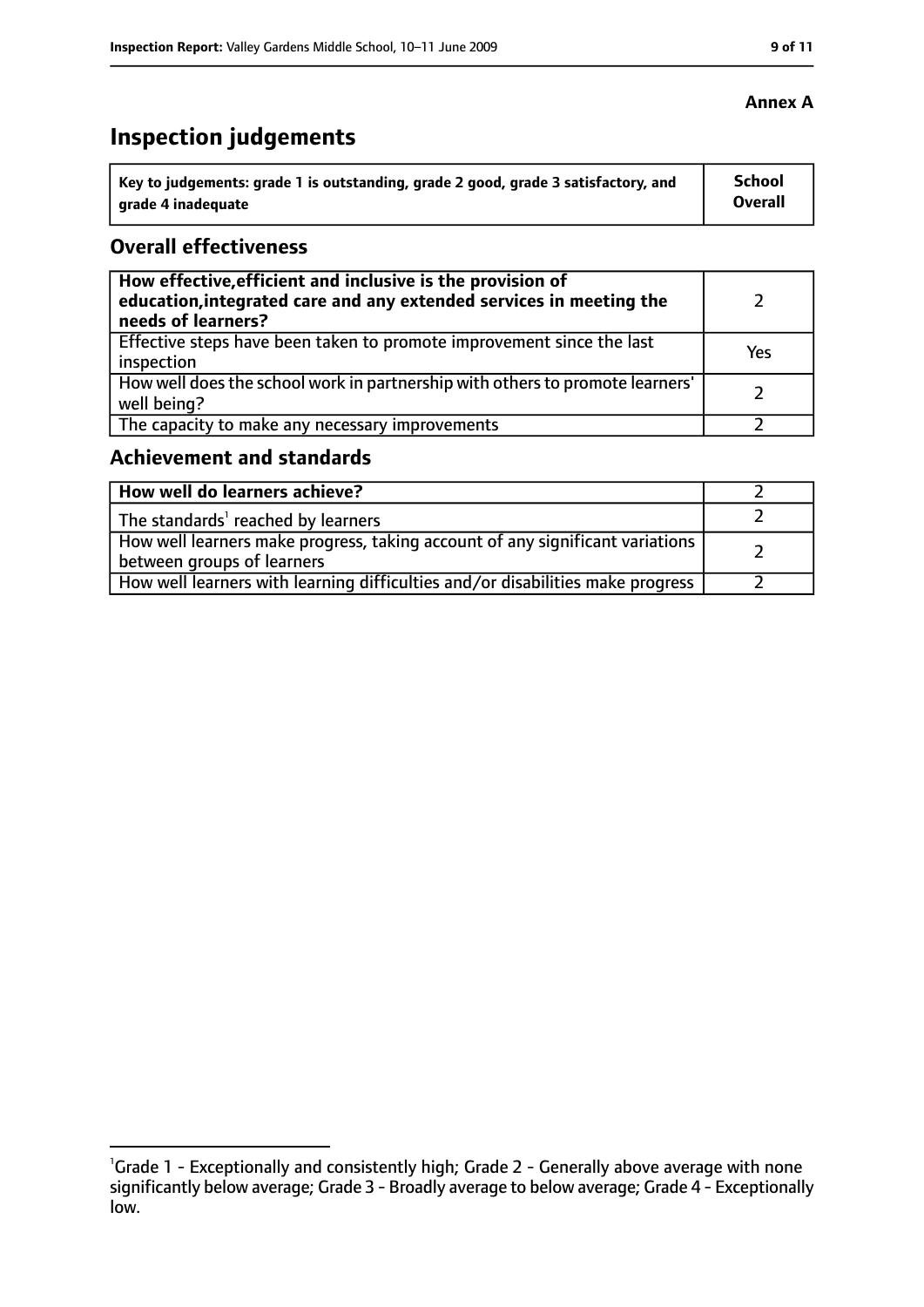# **Personal development and well-being**

| How good are the overall personal development and well-being of the<br>learners?                                 |  |
|------------------------------------------------------------------------------------------------------------------|--|
| The extent of learners' spiritual, moral, social and cultural development                                        |  |
| The extent to which learners adopt healthy lifestyles                                                            |  |
| The extent to which learners adopt safe practices                                                                |  |
| The extent to which learners enjoy their education                                                               |  |
| The attendance of learners                                                                                       |  |
| The behaviour of learners                                                                                        |  |
| The extent to which learners make a positive contribution to the community                                       |  |
| How well learners develop workplace and other skills that will contribute to<br>their future economic well-being |  |

# **The quality of provision**

| How effective are teaching and learning in meeting the full range of<br>learners' needs?              |  |
|-------------------------------------------------------------------------------------------------------|--|
| How well do the curriculum and other activities meet the range of needs and<br>interests of learners? |  |
| How well are learners cared for, quided and supported?                                                |  |

## **Leadership and management**

| How effective are leadership and management in raising achievement<br>and supporting all learners?                                              |     |
|-------------------------------------------------------------------------------------------------------------------------------------------------|-----|
| How effectively leaders and managers at all levels set clear direction leading<br>to improvement and promote high quality of care and education |     |
| How effectively leaders and managers use challenging targets to raise standards                                                                 |     |
| The effectiveness of the school's self-evaluation                                                                                               |     |
| How well equality of opportunity is promoted and discrimination eliminated                                                                      |     |
| How well does the school contribute to community cohesion?                                                                                      |     |
| How effectively and efficiently resources, including staff, are deployed to<br>achieve value for money                                          |     |
| The extent to which governors and other supervisory boards discharge their<br>responsibilities                                                  |     |
| Do procedures for safequarding learners meet current government<br>requirements?                                                                | Yes |
| Does this school require special measures?                                                                                                      | No  |
| Does this school require a notice to improve?                                                                                                   | No  |